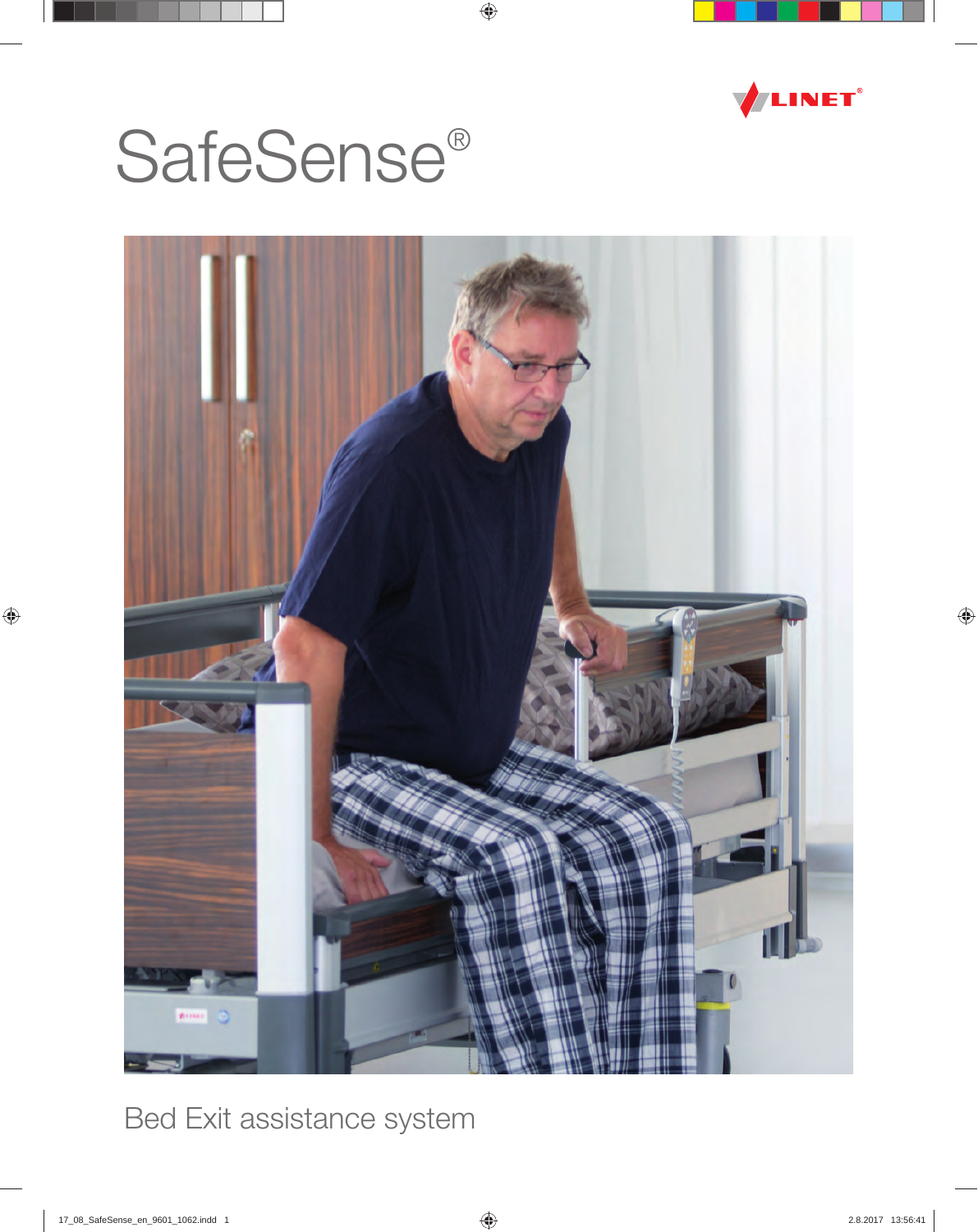## SafeSense® for greater freedom

This innovative early-warning system to notify staff when the patient leaves the bed is a reliable aid in everyday nursing care. The smart bed sensor technology helps to prevent falls and ensure greater mobility for the patient.



#### SAFE PATIENT **MOBILITY**

The nursing staff can immediately respond and assist the patient.

After the set interval has elapsed, the SafeSense® system will send a signal to call staff/nurses.

- Prompt assistance if the patient falls.
- A high degree of safety during night and weekend shifts, when there are fewer members of staff.
- The system can also trigger the alarm if the patient tries to climb over the side rails.



age of 65\*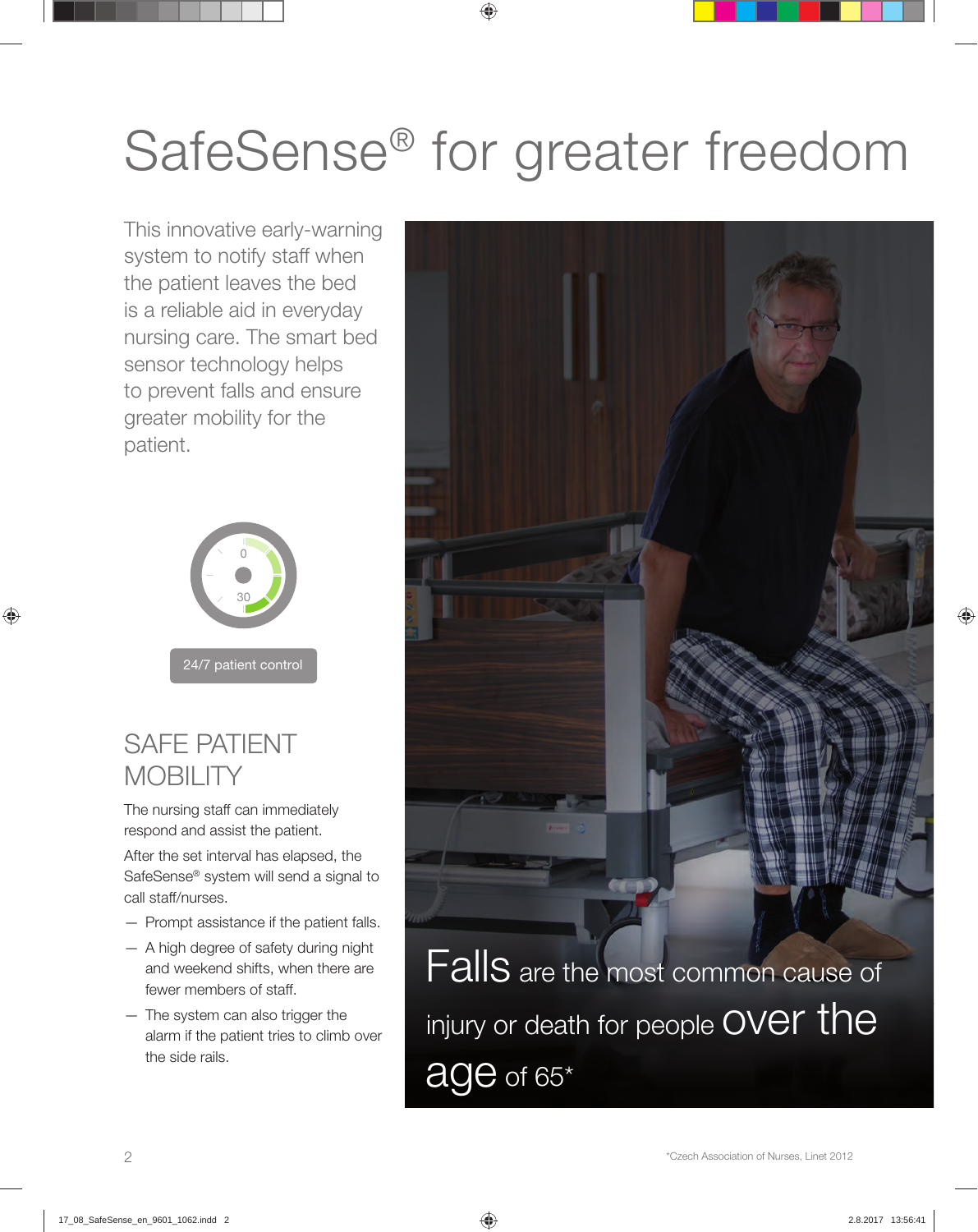## and safety



#### FOR BETTER **ORIENTATION**

When the patient gets out of the bed, the built-in night light automatically turns on, which greatly facilitates orientation and makes the patient more independent. After the patient returns to the bed, the light switches off automatically.



### FLEXIBLE TIMING

The timing of the system for calling staff can be set as an instant alarm (0 seconds) or at intervals of up to 30 minutes.

- Flexible use after the patient's physical and mental condition have been assessed.
- Individual settings to suit the patient's degree of mobility.



#### SYSTEM INTEGRATION

The system is quick and easy to install using P&P connectors on a compatible bed, as needed.